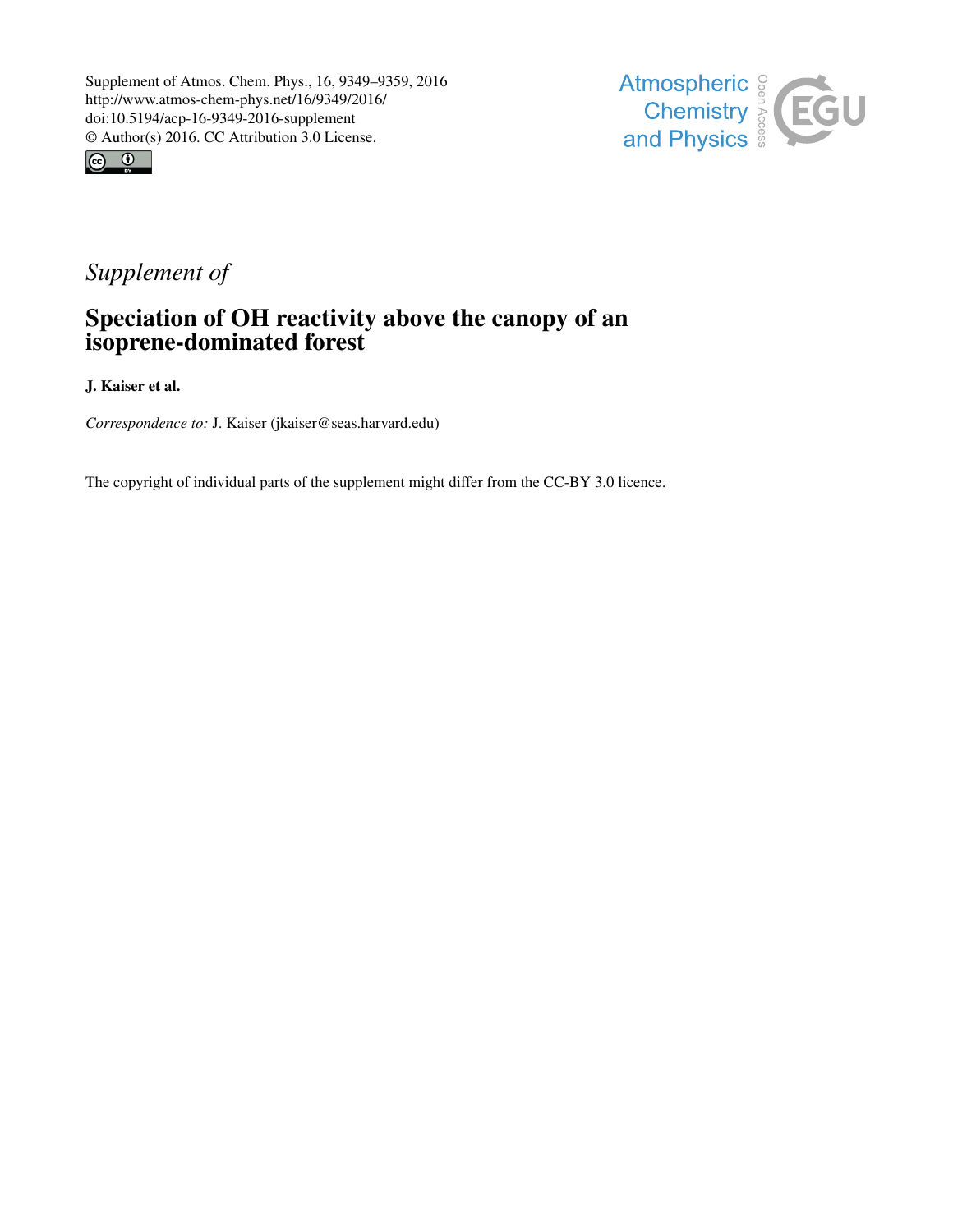#### **Supplemental Information**

#### **1 Missing data interpolation**

 Overall, the SOAS dataset is very complete with very few gaps in observations; however; in order to constrain the model, all gaps must be filled. If the period of missing data is less than 2 hours, a cubic interpolation of the entire time series is used to replace the missing points. If the data gap is larger, the missing points are replaced in one of the following ways:

- (1) For species with no clear diurnal cycle, the measurement average is used. This primarily applies to anthropogenic VOCs with low concentrations (i.e. xylenes).
- (2) For species that exhibit clear, consistent diurnal cycle but may have entire days with missing data, the diurnal average is used. This primarily applies to OVOCs (i.e. IEPOX).
- (3) For isoprene, missing data is filled using a standard least squares regression of temperature and measured mixing ratios for all measurement points  $(r^2=0.68)$ . Similarly, standard least squares regression of isoprene and MVK+MACR is used to fill missing 15 MVK+MACR data  $(r^2=0.55)$ .
- 16 (4) For NO,  $NO<sub>2</sub>$ , and  $O<sub>3</sub>$ , missing data were filled using measurements from an instrument 17 in a nearby trailer. For HNO<sub>3</sub>, a standard least squares regression between ground and 18 tower observations is used to fill data gaps  $(r^2=0.51)$ .

 For all figures and analysis, model outputs are not included for time periods during with gaps in OH, OH reactivity, or isoprene measurements. Results are also not included for 28 June, 9 July, and 10 July are also excluded as PTR-MS and GC isoprene measurements could not be reconciled on these days.

#### **2 Sensitivity to dilution rate**

 Ideally, a time-dependent dilution constant would be applied that represents mixing in of the residual layer, strong boundary layer growth throughout the morning, a maximum boundary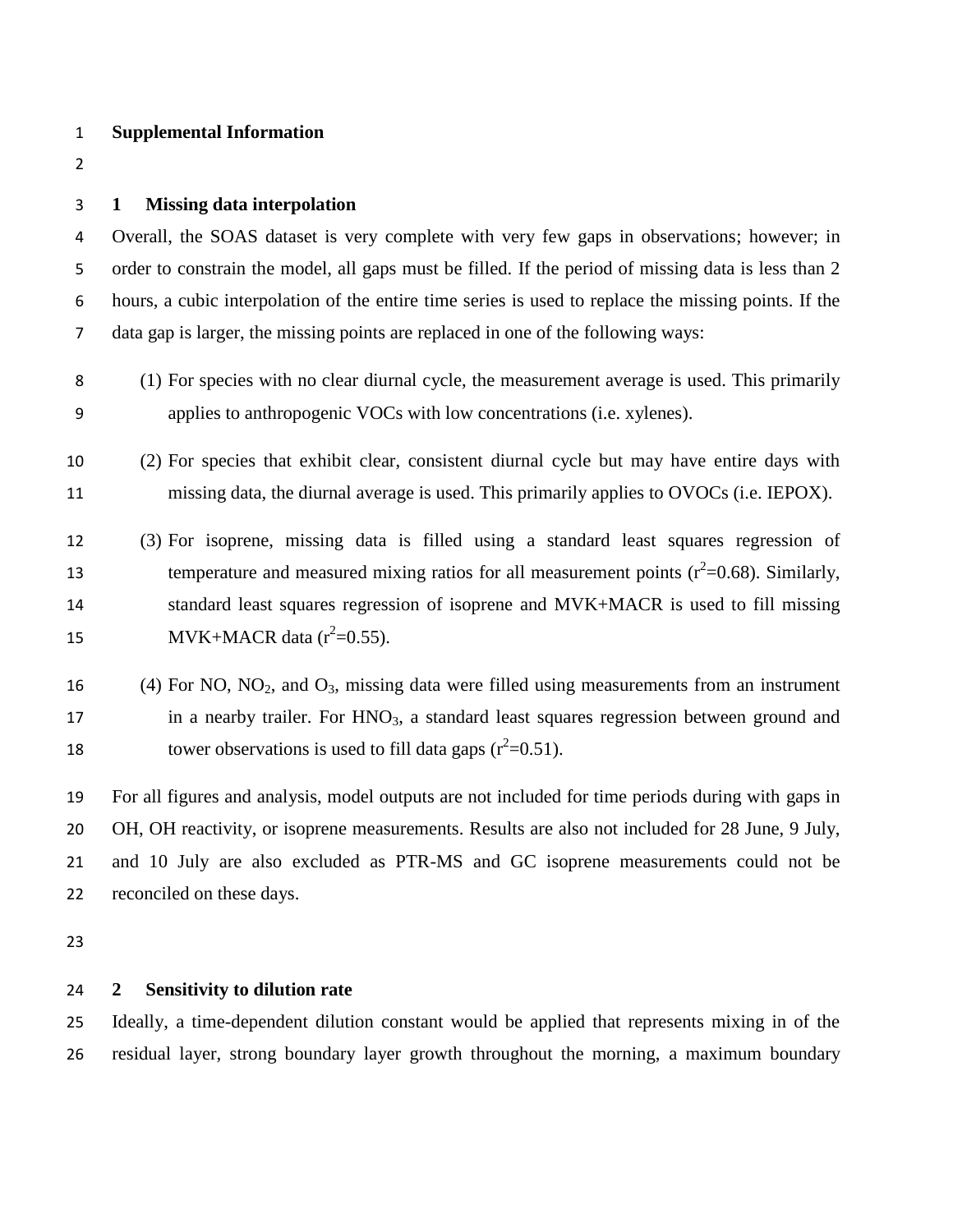1 layer height in the afternoon boundary layer height, and little vertical mixing at night. The 2 entrainment rate into the boundary layer is given by:

3

$$
Entrainment Rate = \frac{v}{BLH} ([X]_{FT} - [X]_{BL})
$$
\n(1)

4

5

6

Where *BLH* is the boundary layer height,  $[X]_{BLH}$  and  $[X]_{FT}$  refer to the concentration of a given species in the boundary layer and the free troposphere, and  $\nu$  is the entrainment velocity. The entrainment rate constant  $(k_e)$  is  $v/BLH$ . As  $v$  is equivalent to the change of BLH with time, we arrive at: 7

$$
k_e = \frac{1}{BLH} d[BLH]/dt
$$
 (2)

9

Integrating yields:

10 
$$
k_e = \ln(\frac{BLH_{i1}}{BLH_{i2}})/dt
$$
 (3)

11 The calculated  $k_e$  from BLH measurements is very sensitive to measurement noise. Therefore, 12 we calculate *k<sup>e</sup>* by taking a smoothed version of the diurnal average BLH measurement acquired 13 by ceilometer. Dilution is ignored where  $k_e < 0$ .

14 As OH reactivity is dominated by measured species,  $k_{\text{dil}}$  has minimal impact on the calculated OH reactivity. In the relationship between total OH reactivity and reactivity from isoprene, the model slope and intercept are both slightly dependent on the dilution rate (Table S1). However, under nearly all model scenarios, the slope and intercept are slightly underestimated. The intercept for the entrainment scenario is higher than the measurement case because of the inaccurately high calculated nighttime OVOC concentrations (Fig. S3). The more accurate representations of dilution are consistent with the primary conclusions: (1) the contribution to total OH reactivity from unmeasured, unconstrained OVOCs is small (2) there is a small but significant discrepancy in the relationship between observed and modeled total reactivity and reactivity from isoprene alone.

24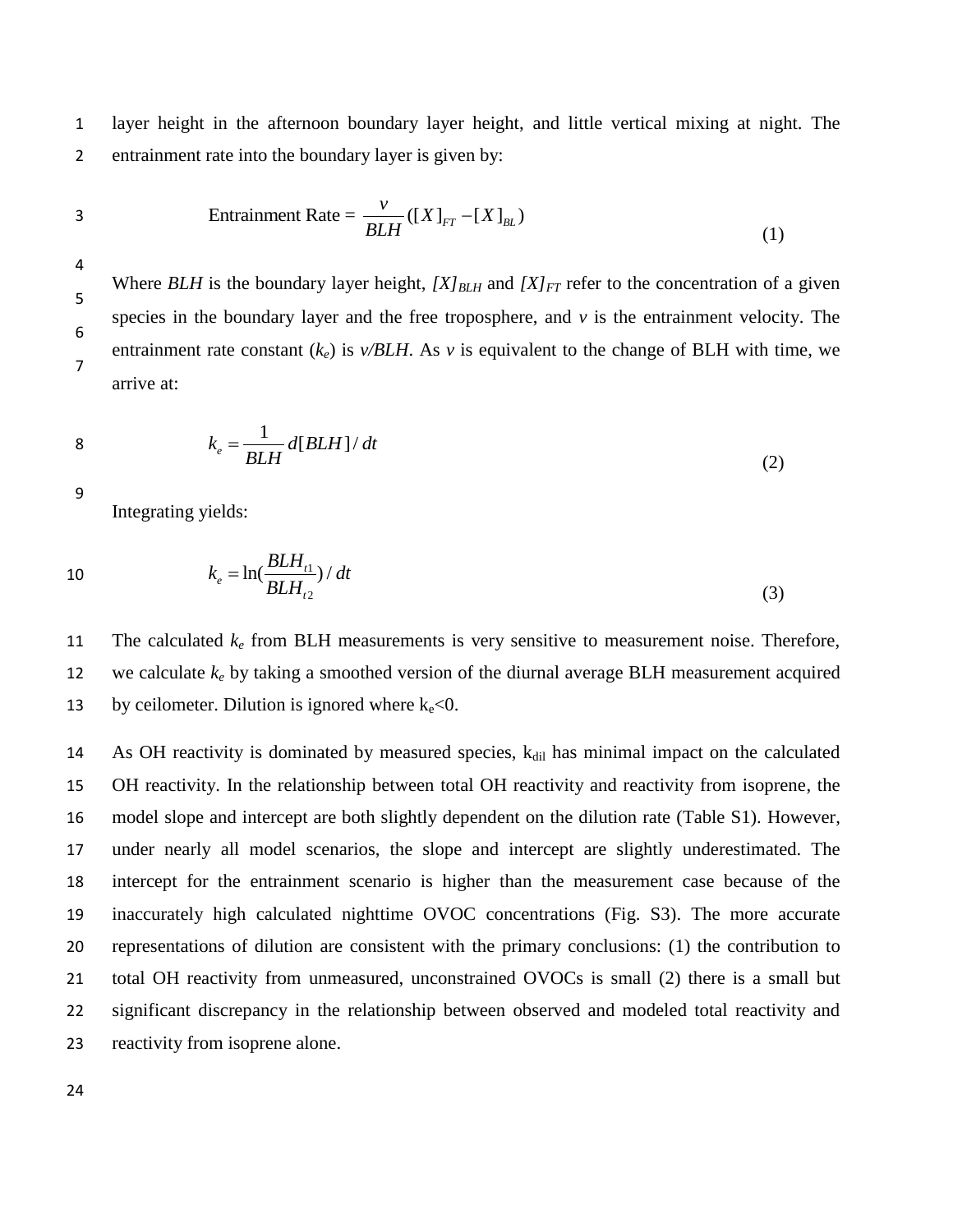### **3 Sensitivity to OH and HO<sup>2</sup> concentrations**

- A full discussion of the OH and HO<sup>2</sup> budget during this campaign can be found in Feiner et al.
- (2016). Importantly, our model concentrations are similar to theirs, and have minimal impact on
- OH reactivity and OVOC concentrations (Fig. S5).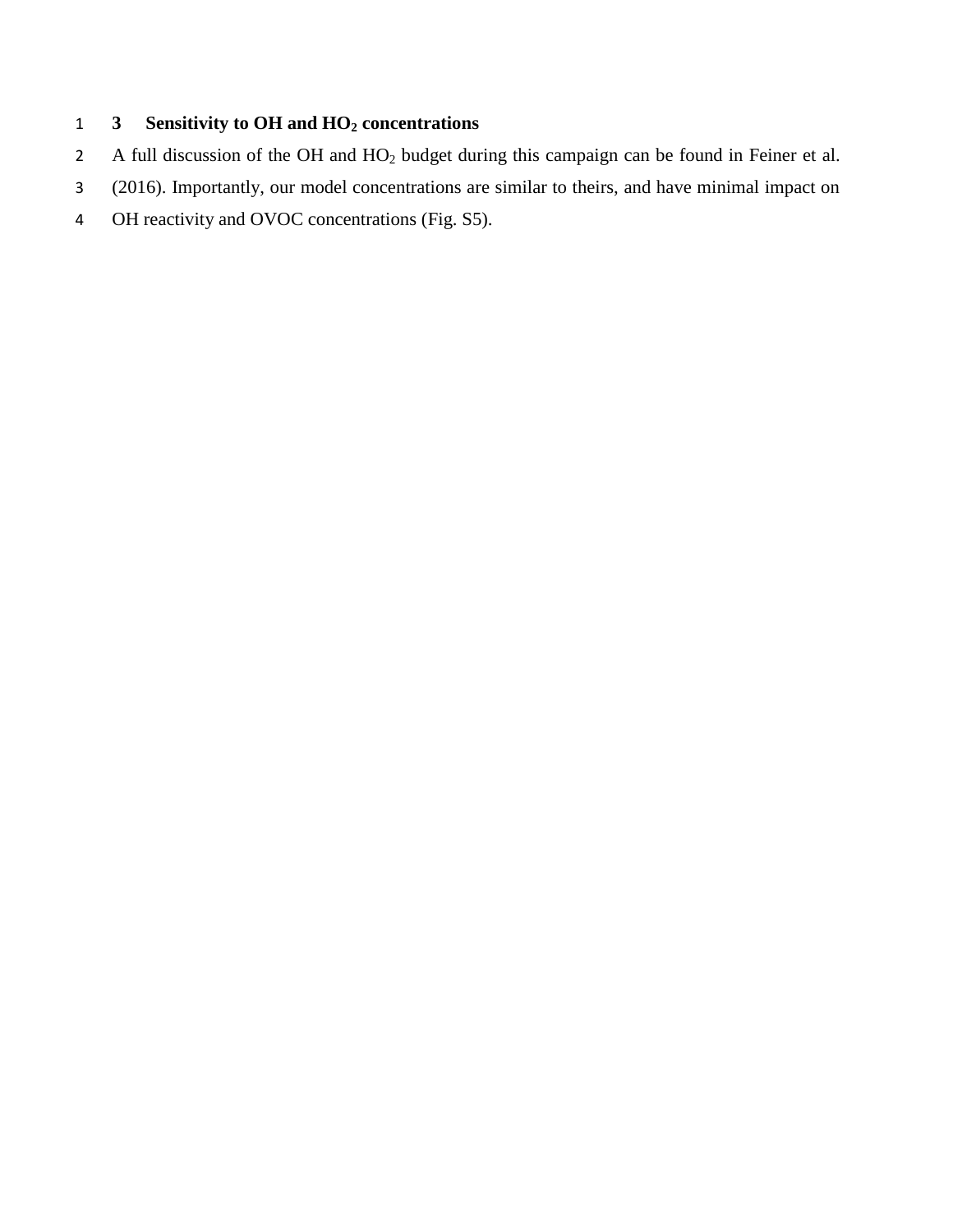1 Table S1. Least squares linear fit for model OH reactivity as a function of the OH reactivity from

2 isoprene alone under different assumed dilution rates.

| <b>Dilution Rate</b>             |       | Slope Intercept $(s^{-1})$ |
|----------------------------------|-------|----------------------------|
| Calculated entrainment rate 1.15 |       | 7.43                       |
| <b>Scaled to BLH</b>             | 1.22  | 6.08                       |
| $2 \text{ day}^{-1}$             | 1.22. | 6.04                       |
| $4$ day <sup>-1</sup>            | 1.22  | 5.36                       |
| $40 \text{ day}^{-1}$            | 1.17  | 4.65                       |
| Measurement                      | 1.44  | 6.43                       |

3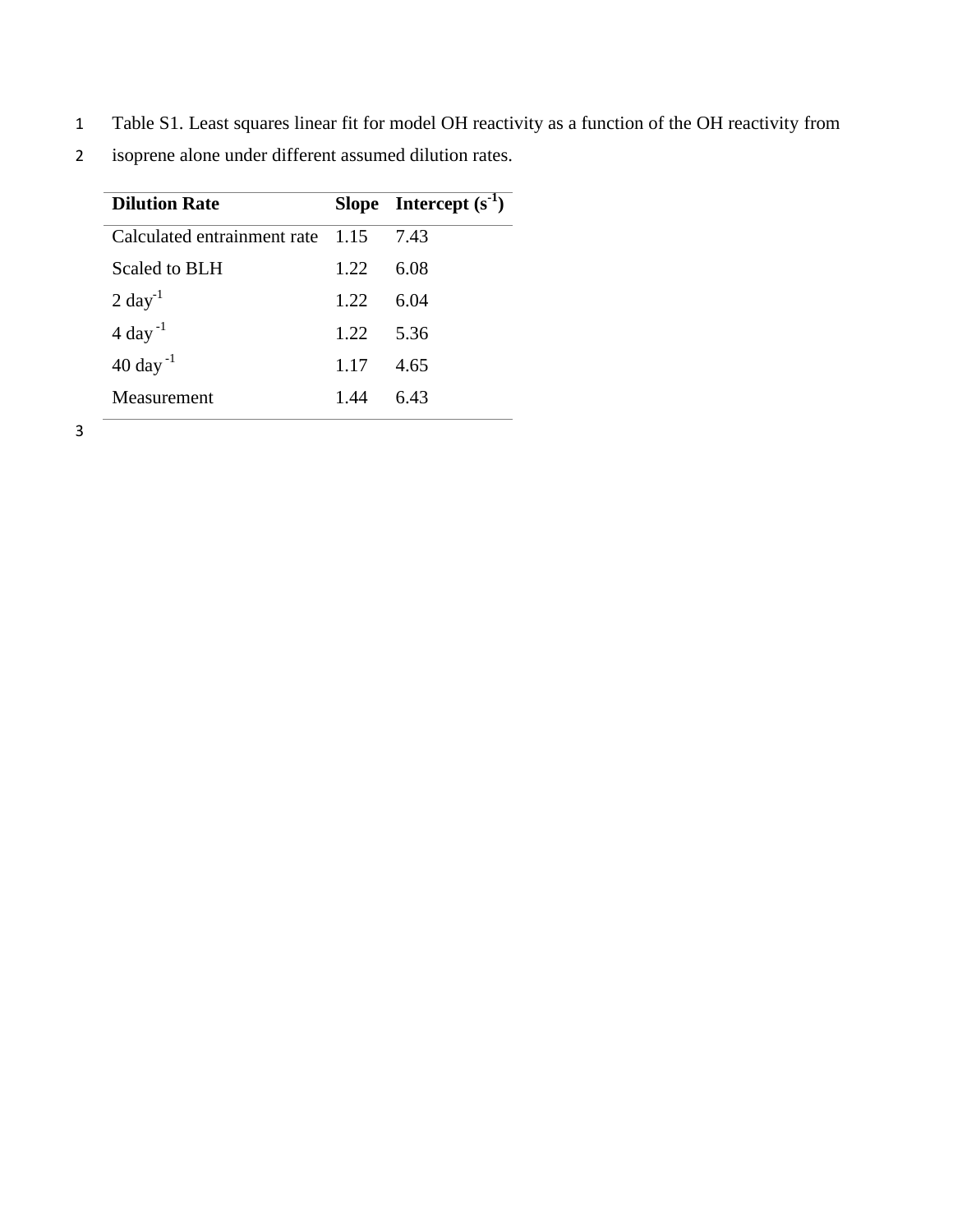

 $\frac{1}{2}$  Figure S1. Diurnal average of boundary layer, smoothed over 2.5 hours, resultant dilution constant calculated according to Eq. 2, and dilution constant calculated from the ratio of BLH to maximum observed BLH.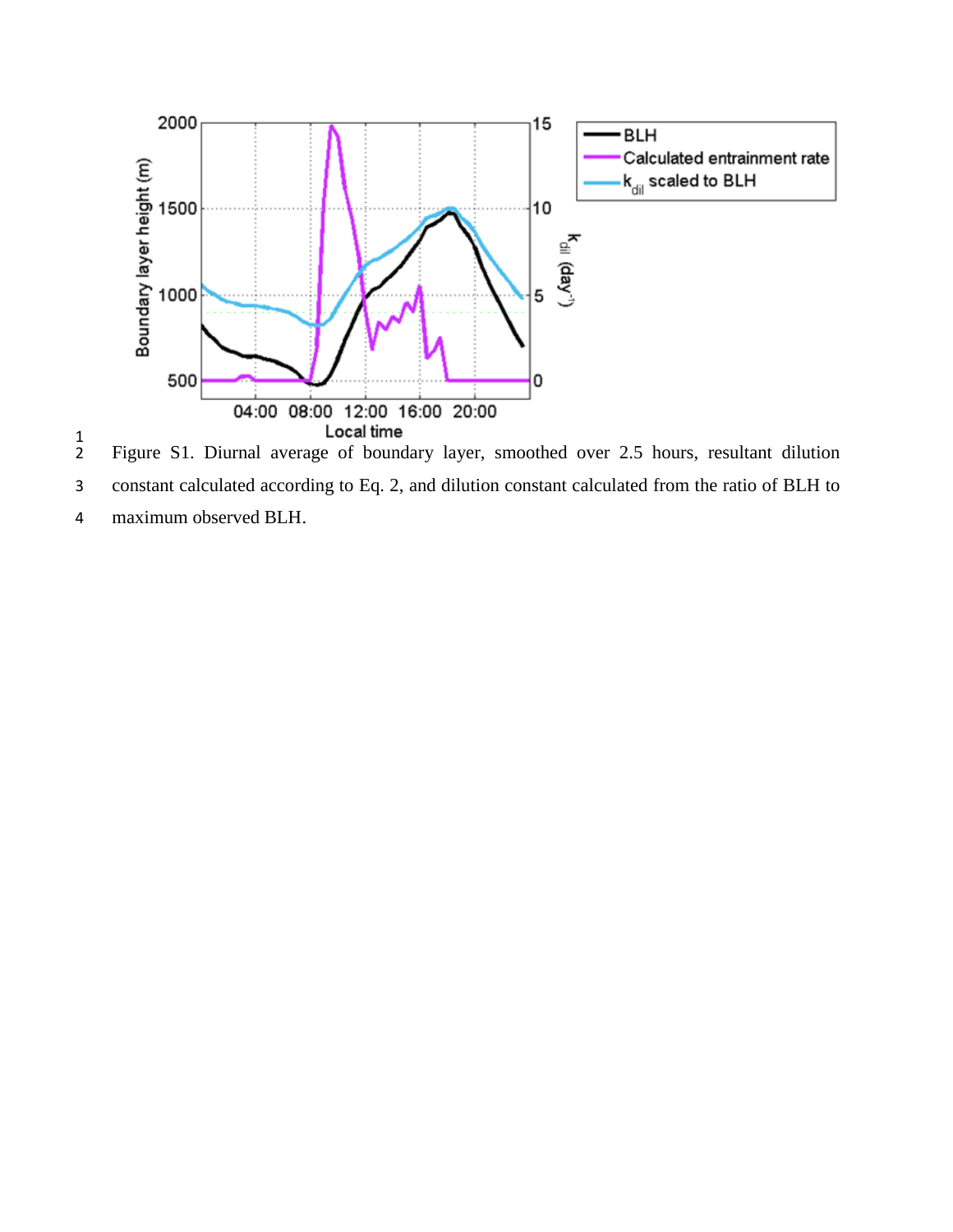

 Figure S2. Sensitivity analysis for variability in the assumed dilution rate for OH reactivity. All measured species are constrained in this analysis. Error bars represent 1 σ diurnal variability in measurements. For clarity, diurnal variability is not shown in model results.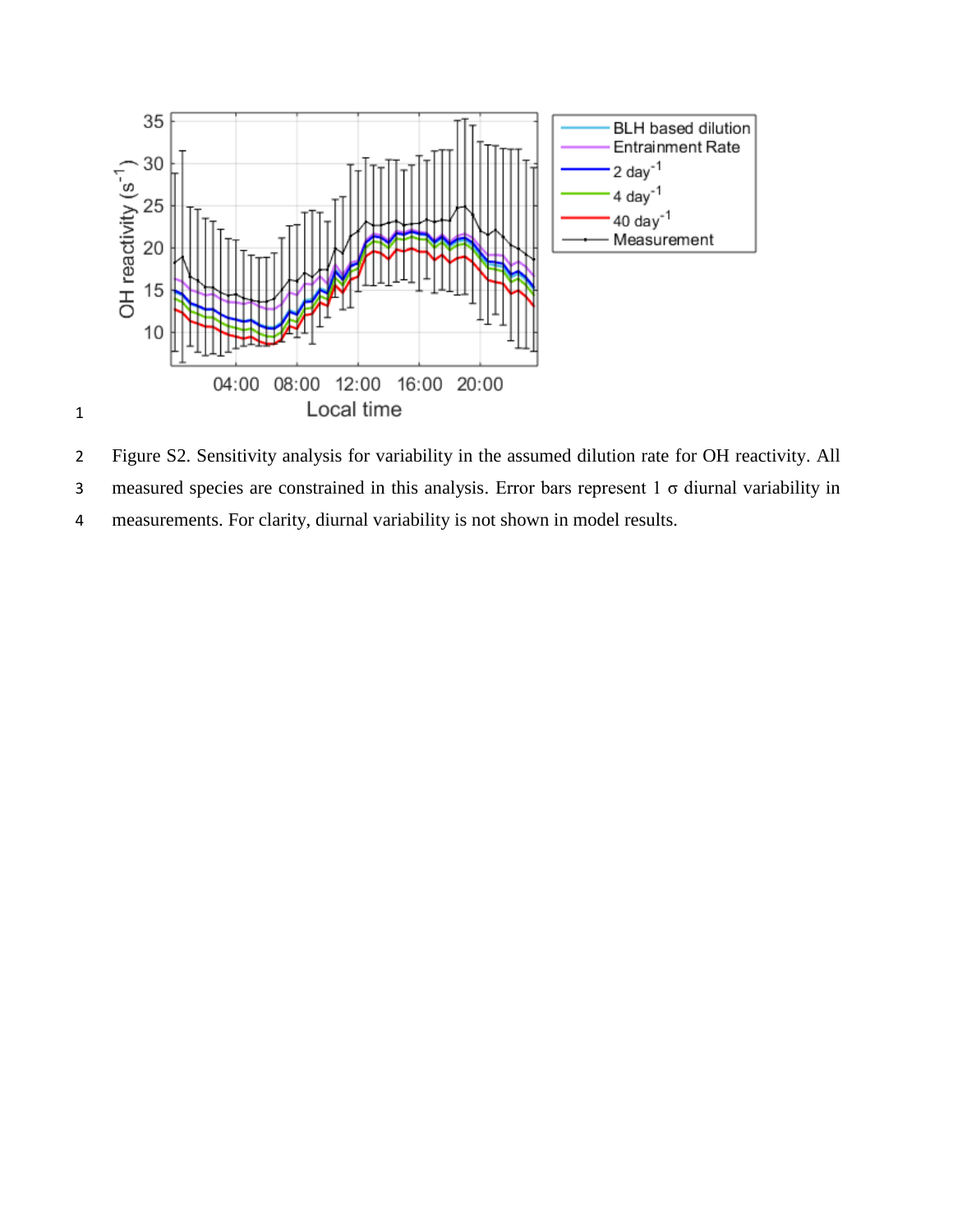

 $\frac{1}{2}$  Figure S3. Sensitivity analysis for variability in the assumed dilution rate for OVOCs. Error bars represent 1 σ diurnal variability in measurements. For clarity, diurnal variability is not shown in model results. For each species, model results are not included for points where measurements are missing.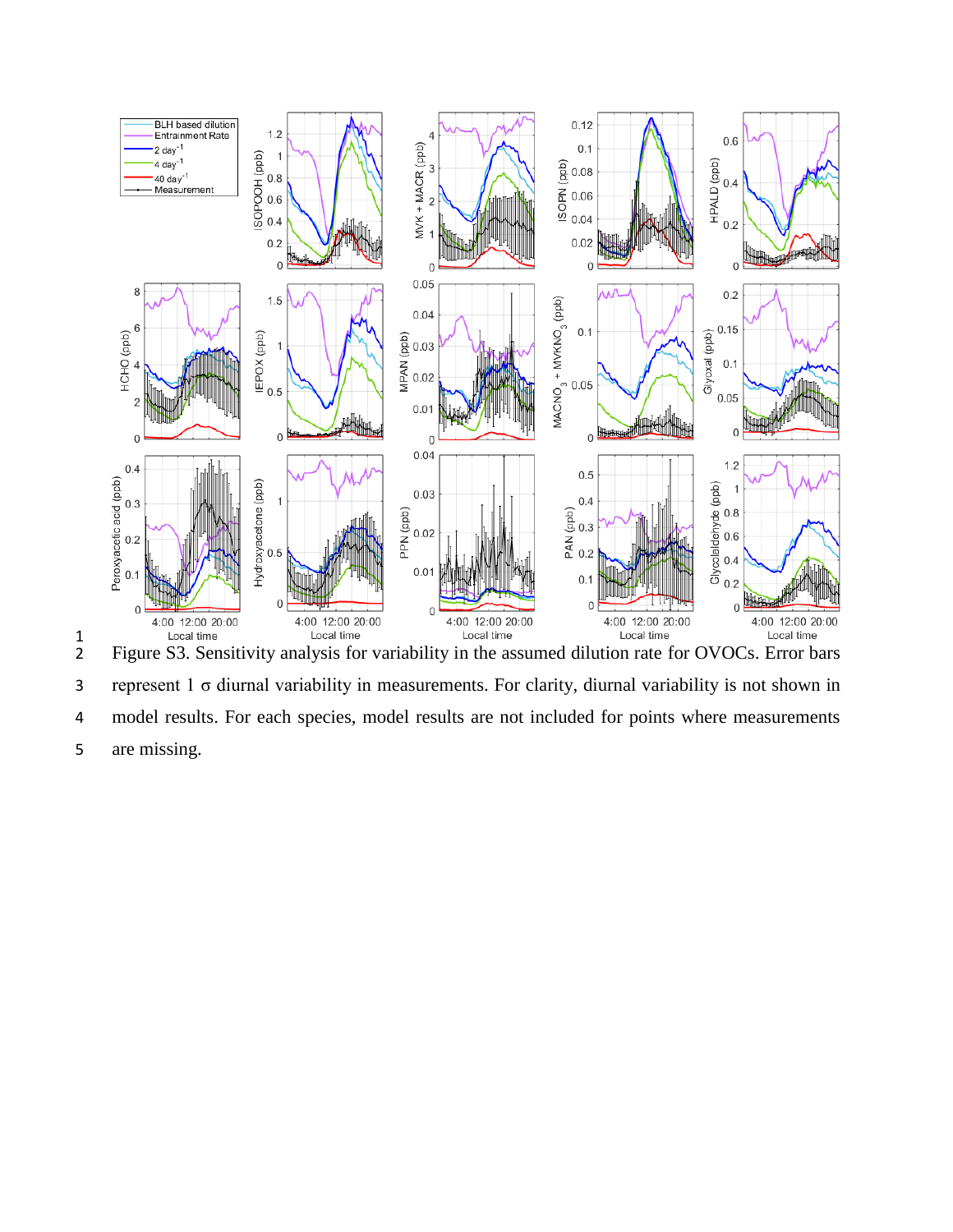

 Figure S4. Comparison of measured and modeled concentrations of IEPOX with and without ISOPOOH constrained. Error bars and shaded area represent 1σ standard deviation of diurnal variability.